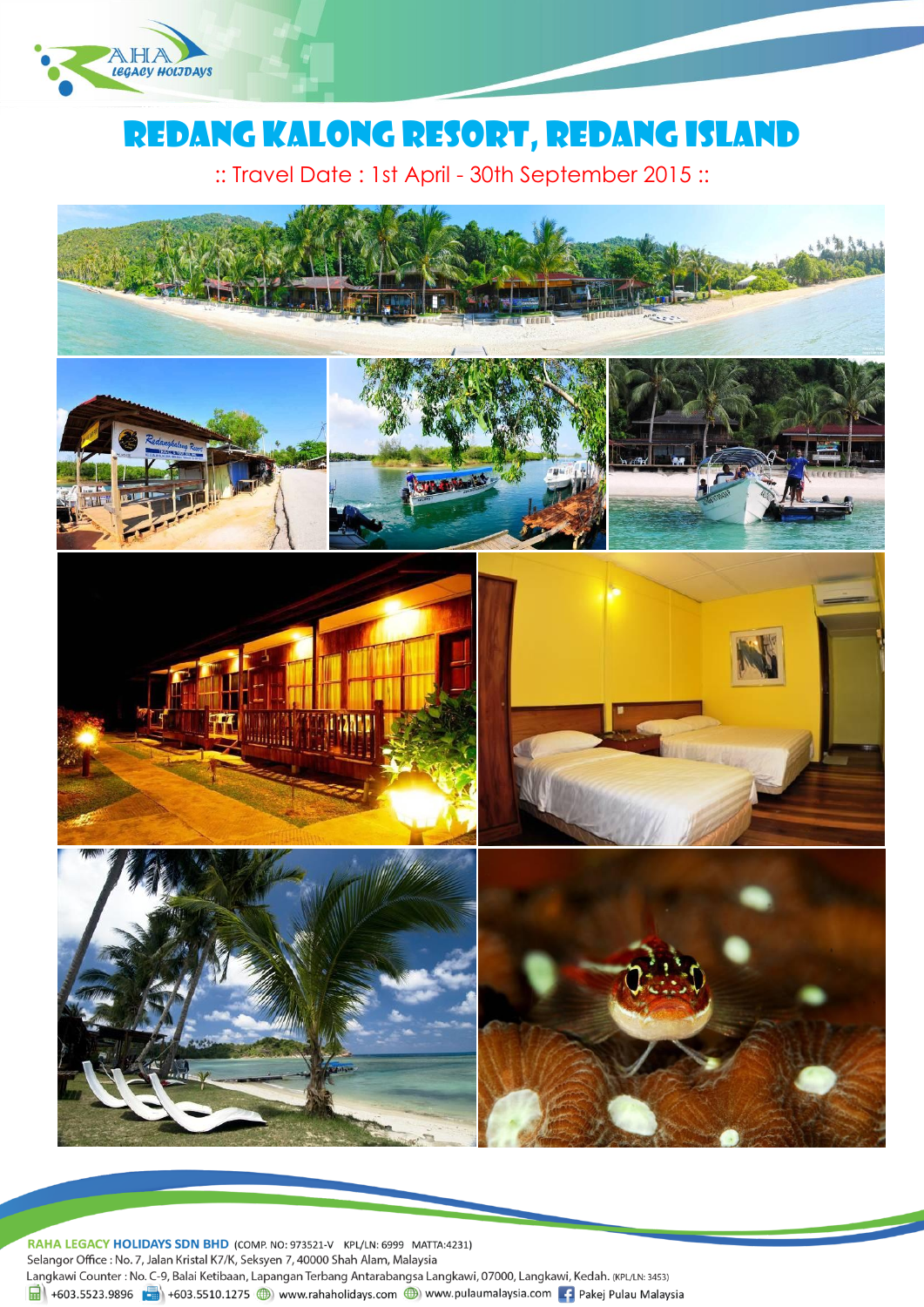

| <b>3D2N Fullboard Snorkelling Package</b><br>Rate Per Person (MYR) |                      |                        |                     |                       |  |  |
|--------------------------------------------------------------------|----------------------|------------------------|---------------------|-----------------------|--|--|
| <b>Rate Per Person</b>                                             | Room Type            |                        |                     |                       |  |  |
|                                                                    | <b>Standard Twin</b> | <b>Standard Triple</b> | <b>Seaview Twin</b> | <b>Seaview Triple</b> |  |  |
| <b>Weekday</b> (Sun-Thurs)                                         | 425                  | 385                    | 465                 | 415                   |  |  |
| <b>Additional Night</b>                                            | 150                  | 130                    | 170                 | 145                   |  |  |

| <b>3D2N Fullboard Diving Package</b><br>Rate Per Person (MYR) |                      |                        |                     |                       |  |  |
|---------------------------------------------------------------|----------------------|------------------------|---------------------|-----------------------|--|--|
| <b>Rate Per Person</b>                                        | <b>Room Type</b>     |                        |                     |                       |  |  |
|                                                               | <b>Standard Twin</b> | <b>Standard Triple</b> | <b>Seaview Twin</b> | <b>Seaview Triple</b> |  |  |
| <b>Weekday</b> (Sun-Thurs)                                    | 705                  | 665                    | 745                 | 695                   |  |  |
| <b>Additional Night</b>                                       | 290                  | 270                    | 310                 | 285                   |  |  |
| <b>Extra Day Boat or Night Shore Dive</b>                     | RM85/dive            |                        |                     |                       |  |  |
| <b>Extra Night Boat Dive</b>                                  | RM100/dive           |                        |                     |                       |  |  |

# **Package Includes : Notes : Notes : Notes :**

#### **3D2N Fullboard Snorkelling Package Inclusive of :**

- Complimentary Return boat transfer from Merang Jetty to Redang
- Accommodation in air-con rooms, private bathroom with hot shower
- Free flow of hot and cold beverages except alcoholic and carbonated drinks
- Meals Buffet Style 2 B/fast, 2 Lunch, 2 Tea, 1 Dinner & 1 BBQ dinner (Malaysian Halal Food)
- 3 complimentary snorkeling trips depending on weather (Exclude snorkelling equipment)
- : Indoor & Outdoor Recreation Facilities

## **3D2N Fullboard Diving Package Inclusive of :**

- Complimentary Return boat transfer from Merang Jetty to Redang
- : Accommodation in air-con rooms, private bathroom with hot shower
- Free flow of hot and cold beverages except alcoholic and carbonated drinks
- Meals Buffet Style 2 B/fast, 2 Lunch, 2 Tea, 1 Dinner & 1 BBQ dinner (Malaysian Halal Food)
- : Indoor & Outdoor Recreation Facilities
- : 4 x Boat day dives
- Day dives & package dives are not transferable (Schedule dive times 8.30am / 11.30am & 3.00pm)
- Diving includes services of dive guides, tanks and weights only

- Additional Night inclusive of Accommodation, 1 Breakfast, 1 Lunch, 1 Tea, 1 Dinner & 2 Complimentary Snorkelling OR 2 x Day boat dives
- All rate mentioned not inclusive 6% GST
- Children aged between 3 to 11 years old are charged 60% from the package rate
- Infant aged between 1 to 2 years are charged RM80.00 (sharing bed with parents)
- Limited baby cots available for rental RM25.00 per night
- : Junior Diver ages 10 & 11 years requiring a personal Divemaster, additional surcharges per dive will apply.
- All divers must present their certification card and dive log. Resort Divemaster reserves the right to exclude uncertified or unfit divers from diving and cancel diving activities due to unsafe weather conditions
- : Boat schedule from Merang Jetty to Resort at 10.30 am
- : Boat schedule from Resort to Merang Jetty at 9.00 am
- Resort Check In time at 12.00 am and Check Out at 9.00 am

#### **Surcharge For All Package :**

- Friday and Saturday nights : RM30.00 per pax per night
- : Public and School holiday : RM40.00 per pax per night
- Single supplement : RM80.00 per night from twin share rate

RAHA LEGACY HOLIDAYS SDN BHD (COMP. NO: 973521-V KPL/LN: 6999 MATTA:4231) Selangor Office: No. 7, Jalan Kristal K7/K, Seksyen 7, 40000 Shah Alam, Malaysia Langkawi Counter: No. C-9, Balai Ketibaan, Lapangan Terbang Antarabangsa Langkawi, 07000, Langkawi, Kedah. (KPL/LN: 3453) 4603.5523.9896 (1603.5510.1275 (1808) www.rahaholidays.com (1808) www.pulaumalaysia.com [16] Pakej Pulau Malaysia